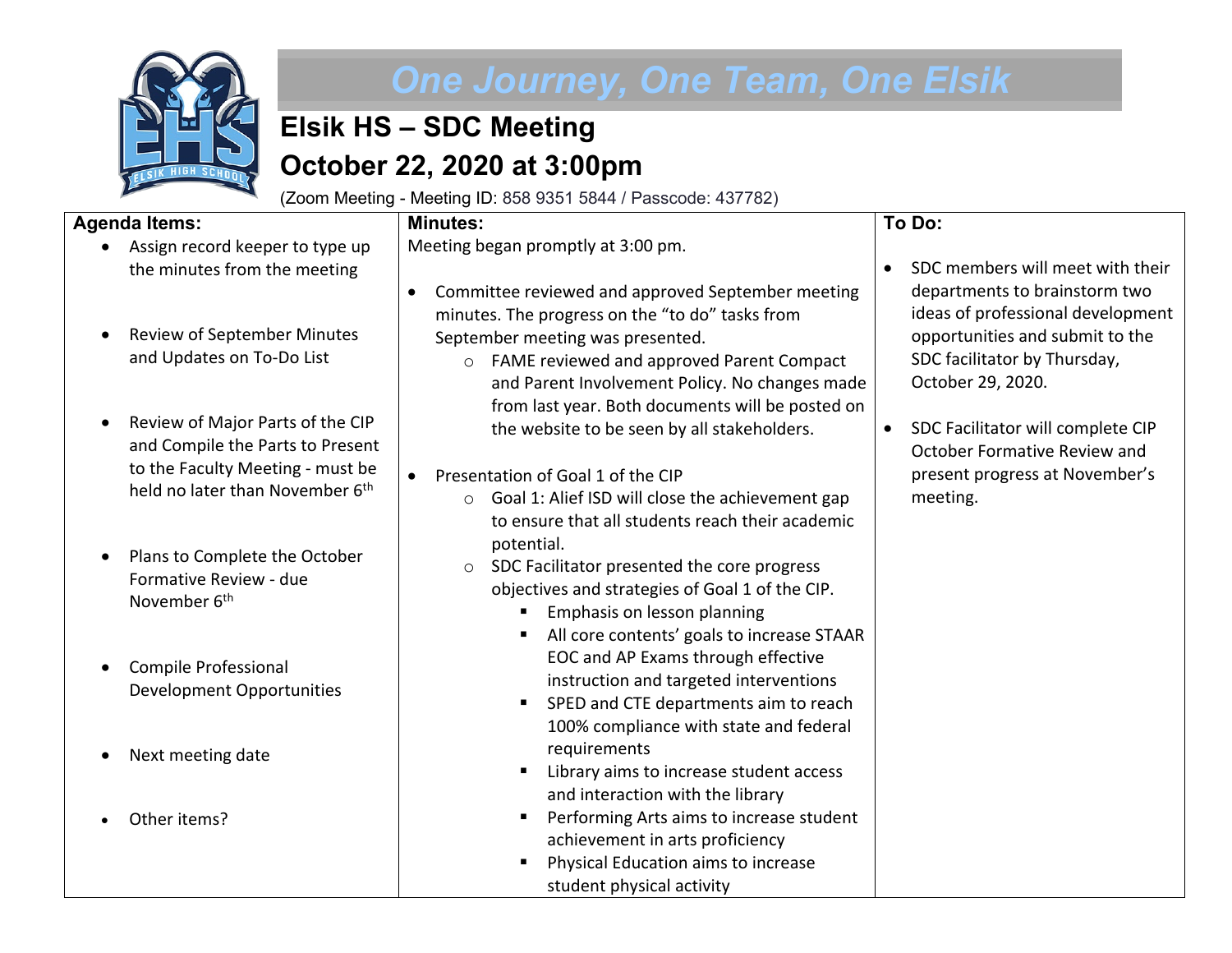| O Overall summary of Goal 1: Goal 1 aims to<br>increase student achievement in all aspects of<br>education through meaningful planning and<br>supporting areas of struggle by using targeted<br>interventions.<br>CIP has been approved by the Board at the<br>$\circ$<br>Tuesday, October 20 <sup>th</sup> meeting and will be<br>posted on the Elsik High School website.                                                                                                                                                                                                                                                                                                                                                                                                                                                                                                                                                                                                                                                       |
|-----------------------------------------------------------------------------------------------------------------------------------------------------------------------------------------------------------------------------------------------------------------------------------------------------------------------------------------------------------------------------------------------------------------------------------------------------------------------------------------------------------------------------------------------------------------------------------------------------------------------------------------------------------------------------------------------------------------------------------------------------------------------------------------------------------------------------------------------------------------------------------------------------------------------------------------------------------------------------------------------------------------------------------|
| Title 1 Budget Presentation - Mrs. Elzy<br>Federal budget amount was rolled over from<br>$\circ$<br>2019-2020 school year: \$564,457<br>Four category for federal budget: Instruction,<br>$\circ$<br>Professional Development, School Leadership<br>and Counseling<br>Instruction: paraprofessional salary,<br>п<br>extra-duty pay for tutorials and stipends<br>for Title 1 Co-Coordinators<br>Professional Development: different from<br>ш<br>previous years<br>Majority of budget is found in<br>virtual conference registration<br>No consultants hired<br>Other areas of money allocation:<br>books and travel/registration to<br>conferences<br><b>Professional &amp; Contracted Services</b><br>Money allocated to performing<br>arts clinicians and Gang<br>Prevention & Intervention to<br>support CIP Goal 1.<br><b>Supplies &amp; Materials</b><br>• Technology has the majority of<br>the budget allocated to it:<br>\$250,000. This is to bridge the<br>equity gap made prevalent by<br>COVID-19. Schools aim is to |
| become 1-to-1 campus.                                                                                                                                                                                                                                                                                                                                                                                                                                                                                                                                                                                                                                                                                                                                                                                                                                                                                                                                                                                                             |